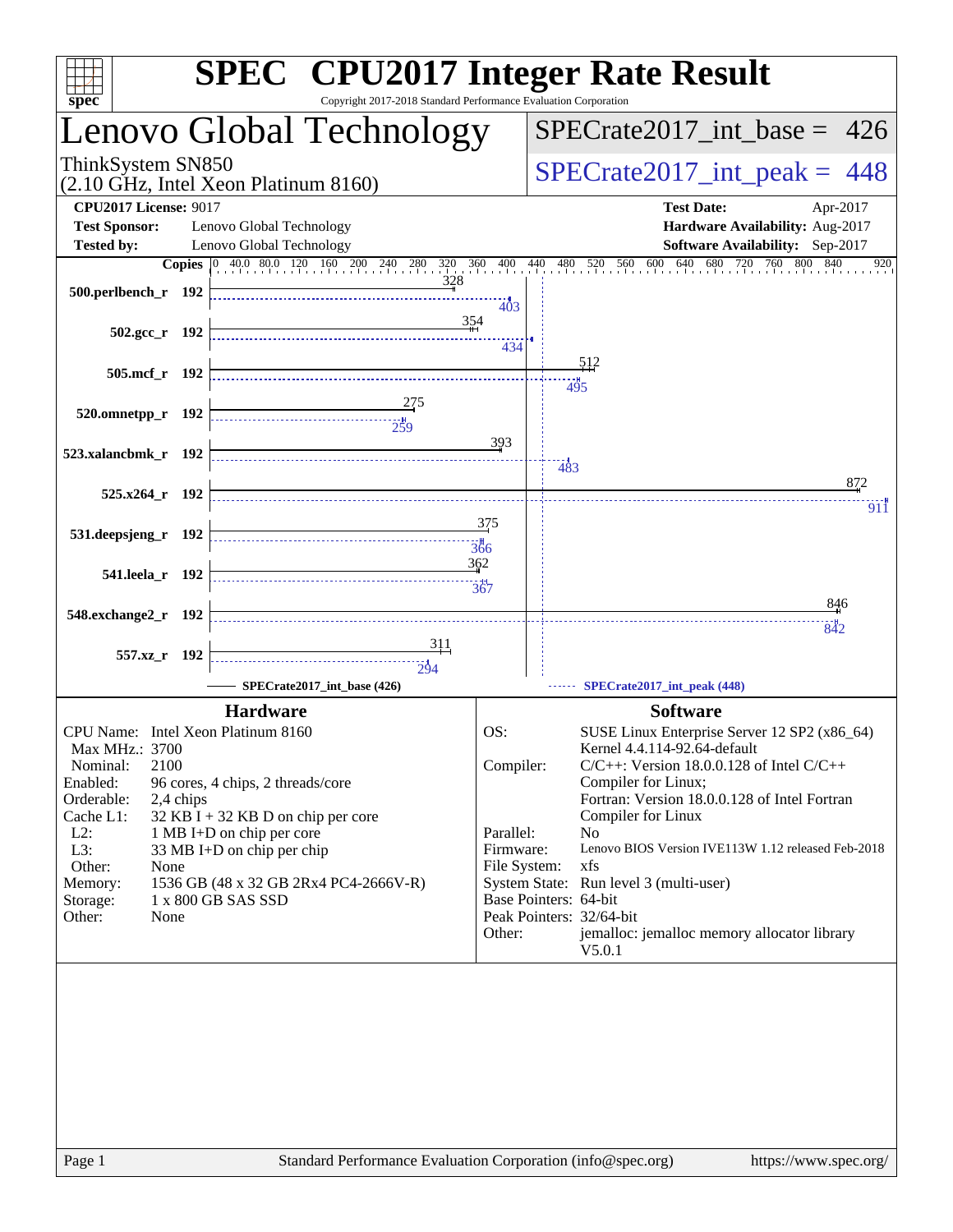

### Lenovo Global Technology

(2.10 GHz, Intel Xeon Platinum 8160)

**[Test Sponsor:](http://www.spec.org/auto/cpu2017/Docs/result-fields.html#TestSponsor)** Lenovo Global Technology **[Hardware Availability:](http://www.spec.org/auto/cpu2017/Docs/result-fields.html#HardwareAvailability)** Aug-2017

[SPECrate2017\\_int\\_base =](http://www.spec.org/auto/cpu2017/Docs/result-fields.html#SPECrate2017intbase) 426

ThinkSystem SN850<br>  $\angle Q$  10 GHz, Intel Year Platinum 8160)

**[CPU2017 License:](http://www.spec.org/auto/cpu2017/Docs/result-fields.html#CPU2017License)** 9017 **[Test Date:](http://www.spec.org/auto/cpu2017/Docs/result-fields.html#TestDate)** Apr-2017 **[Tested by:](http://www.spec.org/auto/cpu2017/Docs/result-fields.html#Testedby)** Lenovo Global Technology **[Software Availability:](http://www.spec.org/auto/cpu2017/Docs/result-fields.html#SoftwareAvailability)** Sep-2017

#### **[Results Table](http://www.spec.org/auto/cpu2017/Docs/result-fields.html#ResultsTable)**

|                           | <b>Base</b>   |                |                 |                | <b>Peak</b> |                |       |               |                |              |                |              |                |              |
|---------------------------|---------------|----------------|-----------------|----------------|-------------|----------------|-------|---------------|----------------|--------------|----------------|--------------|----------------|--------------|
| <b>Benchmark</b>          | <b>Copies</b> | <b>Seconds</b> | Ratio           | <b>Seconds</b> | Ratio       | <b>Seconds</b> | Ratio | <b>Copies</b> | <b>Seconds</b> | <b>Ratio</b> | <b>Seconds</b> | <b>Ratio</b> | <b>Seconds</b> | <b>Ratio</b> |
| $500.$ perlbench_r        | 192           | 929            | 329             | 935            | 327         | 933            | 328   | 192           | 755            | 405          | 760            | 402          | 758            | 403          |
| 502.gcc_r                 | 192           | 768            | 354             | 775            | 351         | 754            | 361   | 192           | 629            | 432          | 626            | 435          | 627            | 434          |
| $505$ .mcf r              | 192           | 599            | 518             | 607            | 512         | 617            | 502   | 192           | 623            | 498          | 628            | 494          | 627            | 495          |
| 520.omnetpp_r             | 192           | 917            | 275             | 917            | 275         | 918            | 274   | 192           | 959            | 263          | 972            | 259          | 971            | 259          |
| 523.xalancbmk_r           | 192           | 516            | 393             | 520            | 390         | 517            | 393   | 192           | 420            | 483          | 419            | 484          | 421            | 482          |
| 525.x264 r                | 192           | 384            | 875             | 386            | 872         | 386            | 872   | 192           | 369            | 911          | 370            | 909          | 368            | 913          |
| $531.$ deepsjeng $_r$     | 192           | 588            | 374             | 587            | 375         | 587            | 375   | 192           | 604            | 364          | 598            | 368          | 601            | 366          |
| 541.leela r               | 192           | 877            | 363             | 884            | 360         | 879            | 362   | 192           | 865            | 367          | 853            | 373          | 866            | 367          |
| 548.exchange2_r           | 192           | 593            | 849             | 596            | 844         | 595            | 846   | 192           | 595            | 846          | 598            | 842          | 598            | 842          |
| 557.xz r                  | 192           | 639            | 324             | 668            | 310         | 667            | 311   | 192           | 706            | 294          | 707            | 293          | 705            | 294          |
| $SPECrate2017$ int base = |               |                | 426             |                |             |                |       |               |                |              |                |              |                |              |
|                           |               |                | $\overline{AB}$ |                |             |                |       |               |                |              |                |              |                |              |

**[SPECrate2017\\_int\\_peak =](http://www.spec.org/auto/cpu2017/Docs/result-fields.html#SPECrate2017intpeak) 448**

Results appear in the [order in which they were run](http://www.spec.org/auto/cpu2017/Docs/result-fields.html#RunOrder). Bold underlined text [indicates a median measurement](http://www.spec.org/auto/cpu2017/Docs/result-fields.html#Median).

#### **[Submit Notes](http://www.spec.org/auto/cpu2017/Docs/result-fields.html#SubmitNotes)**

 The numactl mechanism was used to bind copies to processors. The config file option 'submit' was used to generate numactl commands to bind each copy to a specific processor. For details, please see the config file.

#### **[Operating System Notes](http://www.spec.org/auto/cpu2017/Docs/result-fields.html#OperatingSystemNotes)**

Stack size set to unlimited using "ulimit -s unlimited"

#### **[General Notes](http://www.spec.org/auto/cpu2017/Docs/result-fields.html#GeneralNotes)**

Environment variables set by runcpu before the start of the run: LD\_LIBRARY\_PATH = "/home/cpu2017.1.0.2.ic18.0/lib/ia32:/home/cpu2017.1.0.2.ic18.0/lib/intel64" LD\_LIBRARY\_PATH = "\$LD\_LIBRARY\_PATH:/home/cpu2017.1.0.2.ic18.0/je5.0.1-32:/home/cpu2017.1.0.2.ic18.0/je5.0.1-64" Binaries compiled on a system with 1x Intel Core i7-4790 CPU + 32GB RAM memory using Redhat Enterprise Linux 7.4 Transparent Huge Pages enabled by default Prior to runcpu invocation Filesystem page cache synced and cleared with: sync; echo 3> /proc/sys/vm/drop\_caches runcpu command invoked through numactl i.e.: numactl --interleave=all runcpu <etc> jemalloc: configured and built at default for 32bit (i686) and 64bit (x86\_64) targets; jemalloc: built with the RedHat Enterprise 7.4, and the system compiler gcc 4.8.5; jemalloc: sources avilable from jemalloc.net or

**(Continued on next page)**

| Page 2 | Standard Performance Evaluation Corporation (info@spec.org) | https://www.spec.org/ |
|--------|-------------------------------------------------------------|-----------------------|
|        |                                                             |                       |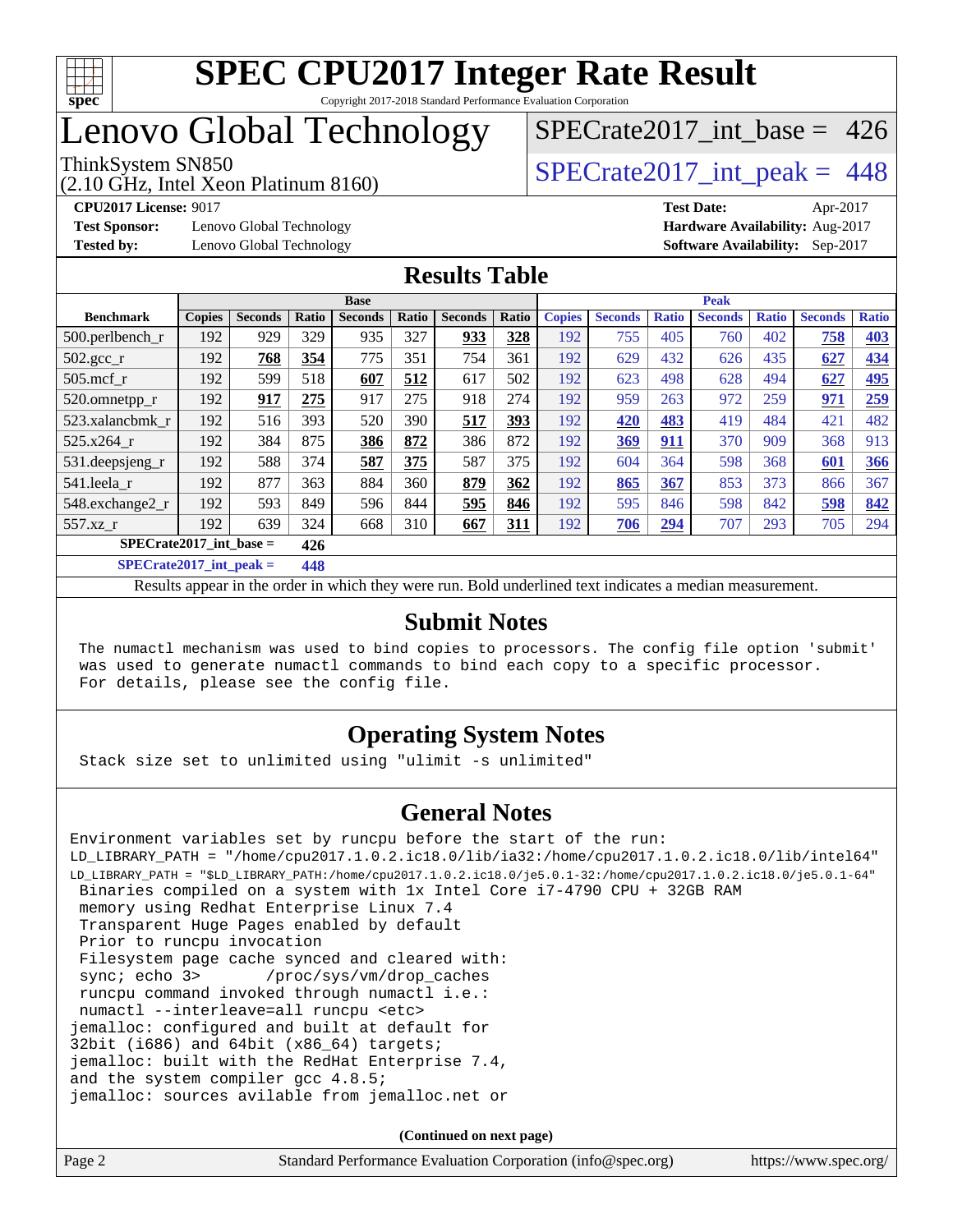

# **[SPEC CPU2017 Integer Rate Result](http://www.spec.org/auto/cpu2017/Docs/result-fields.html#SPECCPU2017IntegerRateResult)**

Copyright 2017-2018 Standard Performance Evaluation Corporation

### Lenovo Global Technology

[SPECrate2017\\_int\\_base =](http://www.spec.org/auto/cpu2017/Docs/result-fields.html#SPECrate2017intbase) 426

(2.10 GHz, Intel Xeon Platinum 8160)

ThinkSystem SN850<br>  $\angle (2.10 \text{ GHz. Intel Yoon Plotinum } 8160)$   $\angle$  [SPECrate2017\\_int\\_peak =](http://www.spec.org/auto/cpu2017/Docs/result-fields.html#SPECrate2017intpeak) 448

**[Test Sponsor:](http://www.spec.org/auto/cpu2017/Docs/result-fields.html#TestSponsor)** Lenovo Global Technology **[Hardware Availability:](http://www.spec.org/auto/cpu2017/Docs/result-fields.html#HardwareAvailability)** Aug-2017 **[Tested by:](http://www.spec.org/auto/cpu2017/Docs/result-fields.html#Testedby)** Lenovo Global Technology **[Software Availability:](http://www.spec.org/auto/cpu2017/Docs/result-fields.html#SoftwareAvailability)** Sep-2017

**[CPU2017 License:](http://www.spec.org/auto/cpu2017/Docs/result-fields.html#CPU2017License)** 9017 **[Test Date:](http://www.spec.org/auto/cpu2017/Docs/result-fields.html#TestDate)** Apr-2017

#### **[General Notes \(Continued\)](http://www.spec.org/auto/cpu2017/Docs/result-fields.html#GeneralNotes)**

<https://github.com/jemalloc/jemalloc/releases> Yes: The test sponsor attests, as of date of publication, that CVE-2017-5754 (Meltdown) is mitigated in the system as tested and documented. Yes: The test sponsor attests, as of date of publication, that CVE-2017-5753 (Spectre variant 1) is mitigated in the system as tested and documented. Yes: The test sponsor attests, as of date of publication, that CVE-2017-5715 (Spectre variant 2) is mitigated in the system as tested and documented.

#### **[Platform Notes](http://www.spec.org/auto/cpu2017/Docs/result-fields.html#PlatformNotes)**

Page 3 Standard Performance Evaluation Corporation [\(info@spec.org\)](mailto:info@spec.org) <https://www.spec.org/> BIOS configuration: Choose Operating Mode set to Maximum Performance SNC set to Enable MONITOR/MWAIT set to Enable Execute Disable Bit set to Disable Intel Virtualization Technology set to Disable DCA set to Enable Sysinfo program /home/cpu2017.1.0.2.ic18.0/bin/sysinfo Rev: r5797 of 2017-06-14 96c45e4568ad54c135fd618bcc091c0f running on SN850-01 Fri Apr 28 16:28:39 2017 SUT (System Under Test) info as seen by some common utilities. For more information on this section, see <https://www.spec.org/cpu2017/Docs/config.html#sysinfo> From /proc/cpuinfo model name : Intel(R) Xeon(R) Platinum 8160 CPU @ 2.10GHz 4 "physical id"s (chips) 192 "processors" cores, siblings (Caution: counting these is hw and system dependent. The following excerpts from /proc/cpuinfo might not be reliable. Use with caution.) cpu cores : 24 siblings : 48 physical 0: cores 0 1 2 3 4 5 8 9 10 11 12 13 16 17 18 19 20 21 24 25 26 27 28 29 physical 1: cores 0 1 2 3 4 5 8 9 10 11 12 13 16 17 18 19 20 21 24 25 26 27 28 29 physical 2: cores 0 1 2 3 4 5 8 9 10 11 12 13 16 17 18 19 20 21 24 25 26 27 28 29 physical 3: cores 0 1 2 3 4 5 8 9 10 11 12 13 16 17 18 19 20 21 24 25 26 27 28 29 From lscpu: Architecture: x86\_64 CPU op-mode(s): 32-bit, 64-bit Byte Order: Little Endian CPU(s): 192 On-line CPU(s) list: 0-191 Thread(s) per core: 2 Core(s) per socket: 24 **(Continued on next page)**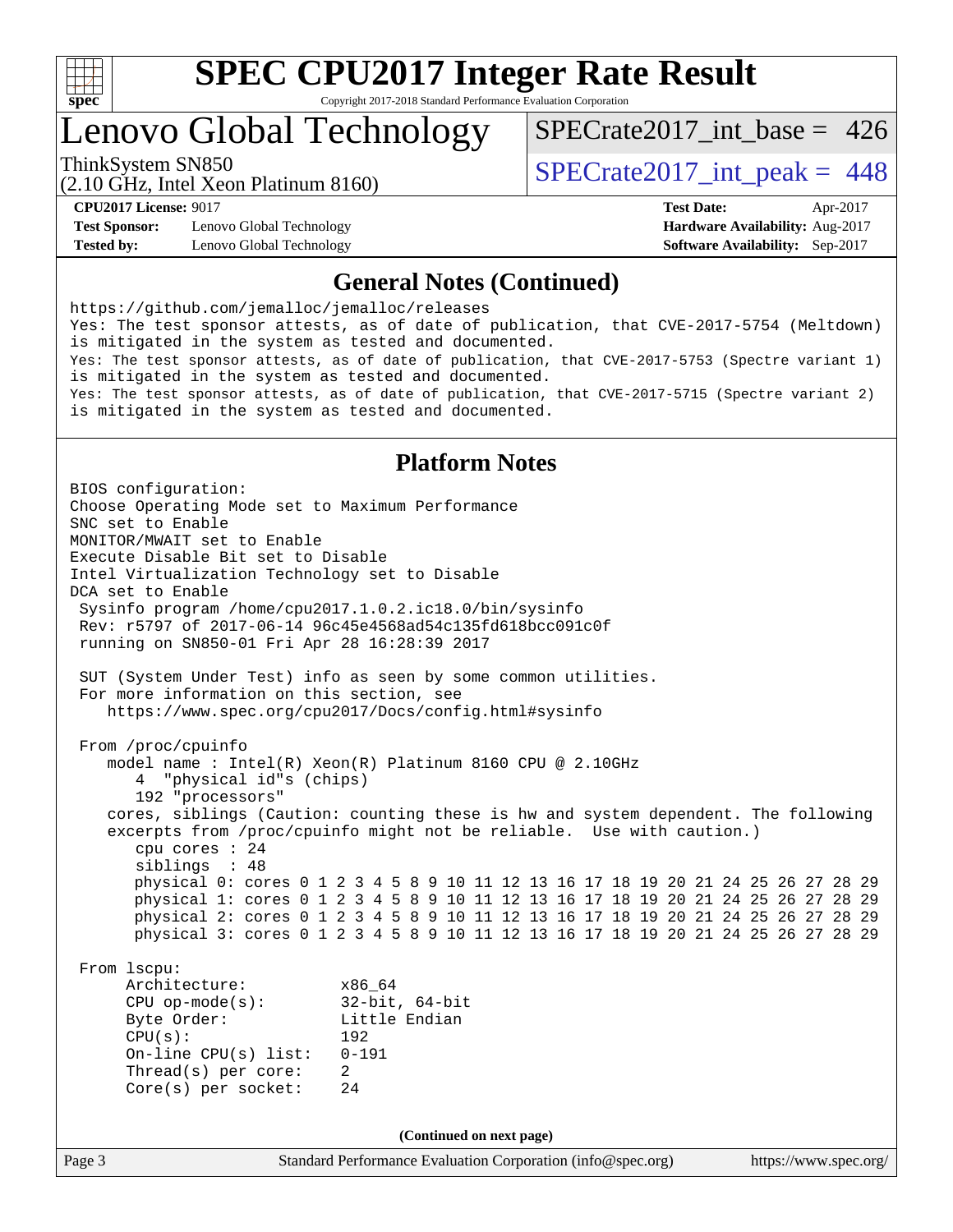

### Lenovo Global Technology

[SPECrate2017\\_int\\_base =](http://www.spec.org/auto/cpu2017/Docs/result-fields.html#SPECrate2017intbase) 426

(2.10 GHz, Intel Xeon Platinum 8160)

ThinkSystem SN850<br>  $(2.10 \text{ GHz})$  Intel Xeon Platinum 8160)

**[CPU2017 License:](http://www.spec.org/auto/cpu2017/Docs/result-fields.html#CPU2017License)** 9017 **[Test Date:](http://www.spec.org/auto/cpu2017/Docs/result-fields.html#TestDate)** Apr-2017

**[Test Sponsor:](http://www.spec.org/auto/cpu2017/Docs/result-fields.html#TestSponsor)** Lenovo Global Technology **[Hardware Availability:](http://www.spec.org/auto/cpu2017/Docs/result-fields.html#HardwareAvailability)** Aug-2017 **[Tested by:](http://www.spec.org/auto/cpu2017/Docs/result-fields.html#Testedby)** Lenovo Global Technology **[Software Availability:](http://www.spec.org/auto/cpu2017/Docs/result-fields.html#SoftwareAvailability)** Sep-2017

## **[Platform Notes \(Continued\)](http://www.spec.org/auto/cpu2017/Docs/result-fields.html#PlatformNotes)**

|                                      | $\blacksquare$ ratio $\blacksquare$                                                                                                                                 |  |  |  |  |
|--------------------------------------|---------------------------------------------------------------------------------------------------------------------------------------------------------------------|--|--|--|--|
| Socket(s):                           | 4                                                                                                                                                                   |  |  |  |  |
| NUMA $node(s):$                      | 8                                                                                                                                                                   |  |  |  |  |
| Vendor ID:                           | GenuineIntel                                                                                                                                                        |  |  |  |  |
| CPU family:                          | 6                                                                                                                                                                   |  |  |  |  |
| Model:                               | 85                                                                                                                                                                  |  |  |  |  |
| Model name:                          | $Intel(R)$ Xeon $(R)$ Platinum 8160 CPU @ 2.10GHz                                                                                                                   |  |  |  |  |
| Stepping:                            | 4                                                                                                                                                                   |  |  |  |  |
| CPU MHz:                             | 2095.083                                                                                                                                                            |  |  |  |  |
| BogoMIPS:                            | 4190.16                                                                                                                                                             |  |  |  |  |
| Virtualization:                      | $VT - x$                                                                                                                                                            |  |  |  |  |
| L1d cache:                           | 32K                                                                                                                                                                 |  |  |  |  |
| Lli cache:                           | 32K                                                                                                                                                                 |  |  |  |  |
| L2 cache:                            | 1024K                                                                                                                                                               |  |  |  |  |
| L3 cache:                            | 33792K                                                                                                                                                              |  |  |  |  |
| NUMA node0 CPU(s):                   | $0-2, 6-8, 12-14, 18-20, 96-98, 102-104, 108-110, 114-116$                                                                                                          |  |  |  |  |
| NUMA nodel CPU(s):                   | 3-5, 9-11, 15-17, 21-23, 99-101, 105-107, 111-113, 117-119                                                                                                          |  |  |  |  |
| NUMA node2 CPU(s):                   | 24-26, 30-32, 36-38, 42-44, 120-122, 126-128, 132-134, 138-140                                                                                                      |  |  |  |  |
| NUMA node3 CPU(s):                   | 27-29, 33-35, 39-41, 45-47, 123-125, 129-131, 135-137, 141-143                                                                                                      |  |  |  |  |
| NUMA node4 CPU(s):                   | 48-50, 54-56, 60-62, 66-68, 144-146, 150-152, 156-158, 162-164                                                                                                      |  |  |  |  |
| NUMA $node5$ $CPU(s):$               | 51-53, 57-59, 63-65, 69-71, 147-149, 153-155, 159-161, 165-167                                                                                                      |  |  |  |  |
| NUMA node6 CPU(s):                   | 72-74, 78-80, 84-86, 90-92, 168-170, 174-176, 180-182, 186-188                                                                                                      |  |  |  |  |
| NUMA node7 CPU(s):                   | 75-77, 81-83, 87-89, 93-95, 171-173, 177-179, 183-185, 189-191                                                                                                      |  |  |  |  |
| Flags:                               | fpu vme de pse tsc msr pae mce cx8 apic sep mtrr pge mca cmov                                                                                                       |  |  |  |  |
|                                      | pat pse36 clflush dts acpi mmx fxsr sse sse2 ss ht tm pbe syscall nx pdpelgb rdtscp                                                                                 |  |  |  |  |
|                                      | lm constant_tsc art arch_perfmon pebs bts rep_good nopl xtopology nonstop_tsc<br>aperfmperf eagerfpu pni pclmulqdq dtes64 monitor ds_cpl vmx smx est tm2 ssse3 sdbg |  |  |  |  |
|                                      | fma cx16 xtpr pdcm pcid dca sse4_1 sse4_2 x2apic movbe popcnt tsc_deadline_timer aes                                                                                |  |  |  |  |
|                                      | xsave avx f16c rdrand lahf_lm abm 3dnowprefetch ida arat epb invpcid_single pln pts                                                                                 |  |  |  |  |
|                                      | dtherm intel_pt rsb_ctxsw spec_ctrl retpoline kaiser tpr_shadow vnmi flexpriority                                                                                   |  |  |  |  |
|                                      | ept vpid fsgsbase tsc_adjust bmil hle avx2 smep bmi2 erms invpcid rtm cqm mpx                                                                                       |  |  |  |  |
|                                      | avx512f avx512dq rdseed adx smap clflushopt clwb avx512cd avx512bw avx512vl xsaveopt                                                                                |  |  |  |  |
| xsavec xgetbvl cqm_llc cqm_occup_llc |                                                                                                                                                                     |  |  |  |  |
|                                      |                                                                                                                                                                     |  |  |  |  |
| /proc/cpuinfo cache data             |                                                                                                                                                                     |  |  |  |  |
| cache size : 33792 KB                |                                                                                                                                                                     |  |  |  |  |
|                                      |                                                                                                                                                                     |  |  |  |  |
|                                      | From numactl --hardware WARNING: a numactl 'node' might or might not correspond to a                                                                                |  |  |  |  |
| physical chip.                       |                                                                                                                                                                     |  |  |  |  |
| $available: 8 nodes (0-7)$           |                                                                                                                                                                     |  |  |  |  |
|                                      | node 0 cpus: 0 1 2 6 7 8 12 13 14 18 19 20 96 97 98 102 103 104 108 109 110 114 115 116                                                                             |  |  |  |  |
| node 0 size: 193130 MB               |                                                                                                                                                                     |  |  |  |  |
| node 0 free: 192871 MB               |                                                                                                                                                                     |  |  |  |  |
|                                      | node 1 cpus: 3 4 5 9 10 11 15 16 17 21 22 23 99 100 101 105 106 107 111 112 113 117 118                                                                             |  |  |  |  |
| 119                                  |                                                                                                                                                                     |  |  |  |  |
| node 1 size: 193528 MB               |                                                                                                                                                                     |  |  |  |  |
| node 1 free: 193345 MB               |                                                                                                                                                                     |  |  |  |  |
|                                      | node 2 cpus: 24 25 26 30 31 32 36 37 38 42 43 44 120 121 122 126 127 128 132 133 134                                                                                |  |  |  |  |
|                                      |                                                                                                                                                                     |  |  |  |  |
| (Continued on next page)             |                                                                                                                                                                     |  |  |  |  |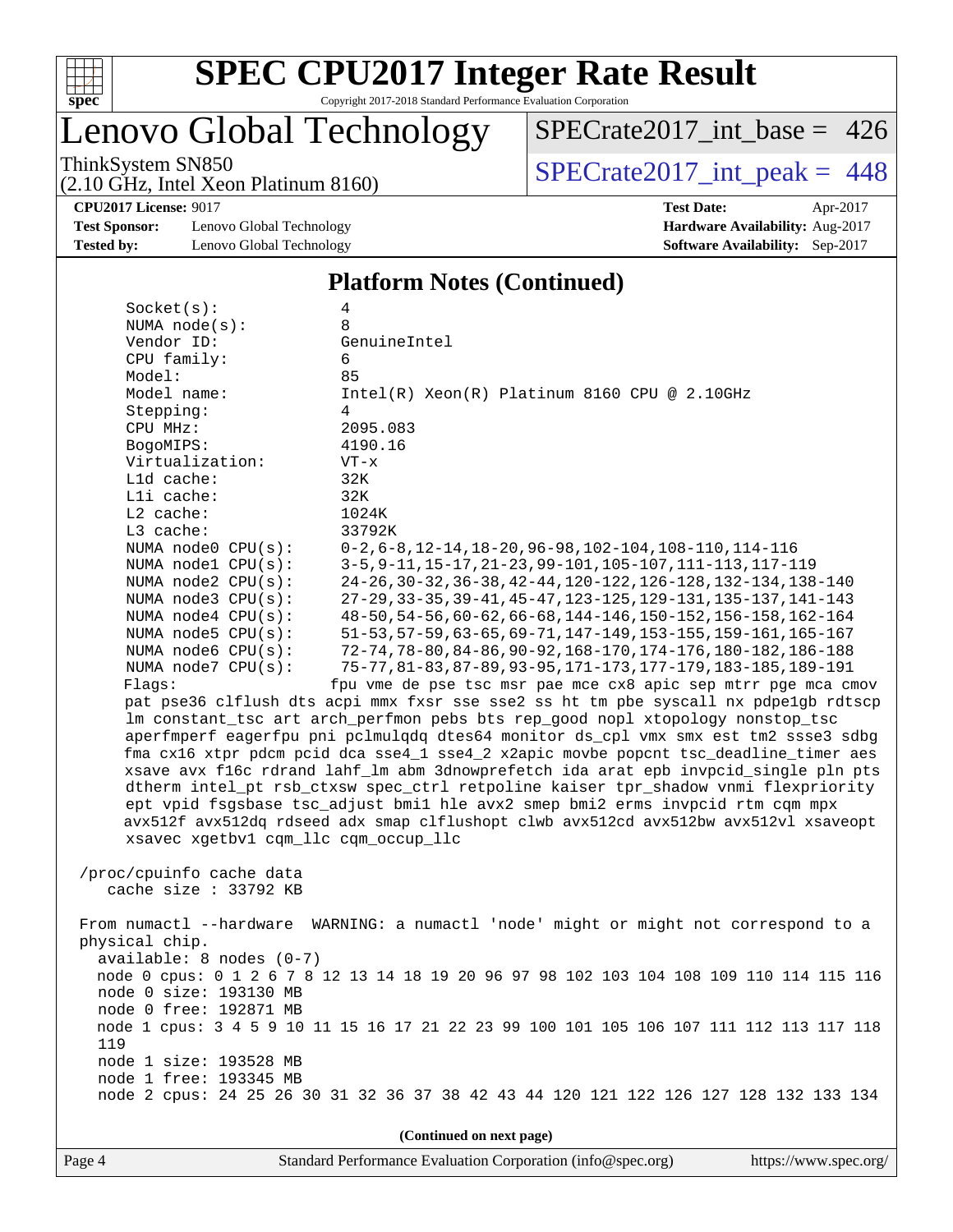

# **[SPEC CPU2017 Integer Rate Result](http://www.spec.org/auto/cpu2017/Docs/result-fields.html#SPECCPU2017IntegerRateResult)**

Copyright 2017-2018 Standard Performance Evaluation Corporation

### Lenovo Global Technology

 $SPECrate2017\_int\_base = 426$ 

(2.10 GHz, Intel Xeon Platinum 8160) ThinkSystem SN850<br>  $\angle Q$  10 GHz, Intel Year Platinum 8160)

**[Test Sponsor:](http://www.spec.org/auto/cpu2017/Docs/result-fields.html#TestSponsor)** Lenovo Global Technology **[Hardware Availability:](http://www.spec.org/auto/cpu2017/Docs/result-fields.html#HardwareAvailability)** Aug-2017 **[Tested by:](http://www.spec.org/auto/cpu2017/Docs/result-fields.html#Testedby)** Lenovo Global Technology **[Software Availability:](http://www.spec.org/auto/cpu2017/Docs/result-fields.html#SoftwareAvailability)** Sep-2017

**[CPU2017 License:](http://www.spec.org/auto/cpu2017/Docs/result-fields.html#CPU2017License)** 9017 **[Test Date:](http://www.spec.org/auto/cpu2017/Docs/result-fields.html#TestDate)** Apr-2017

**[Platform Notes \(Continued\)](http://www.spec.org/auto/cpu2017/Docs/result-fields.html#PlatformNotes)**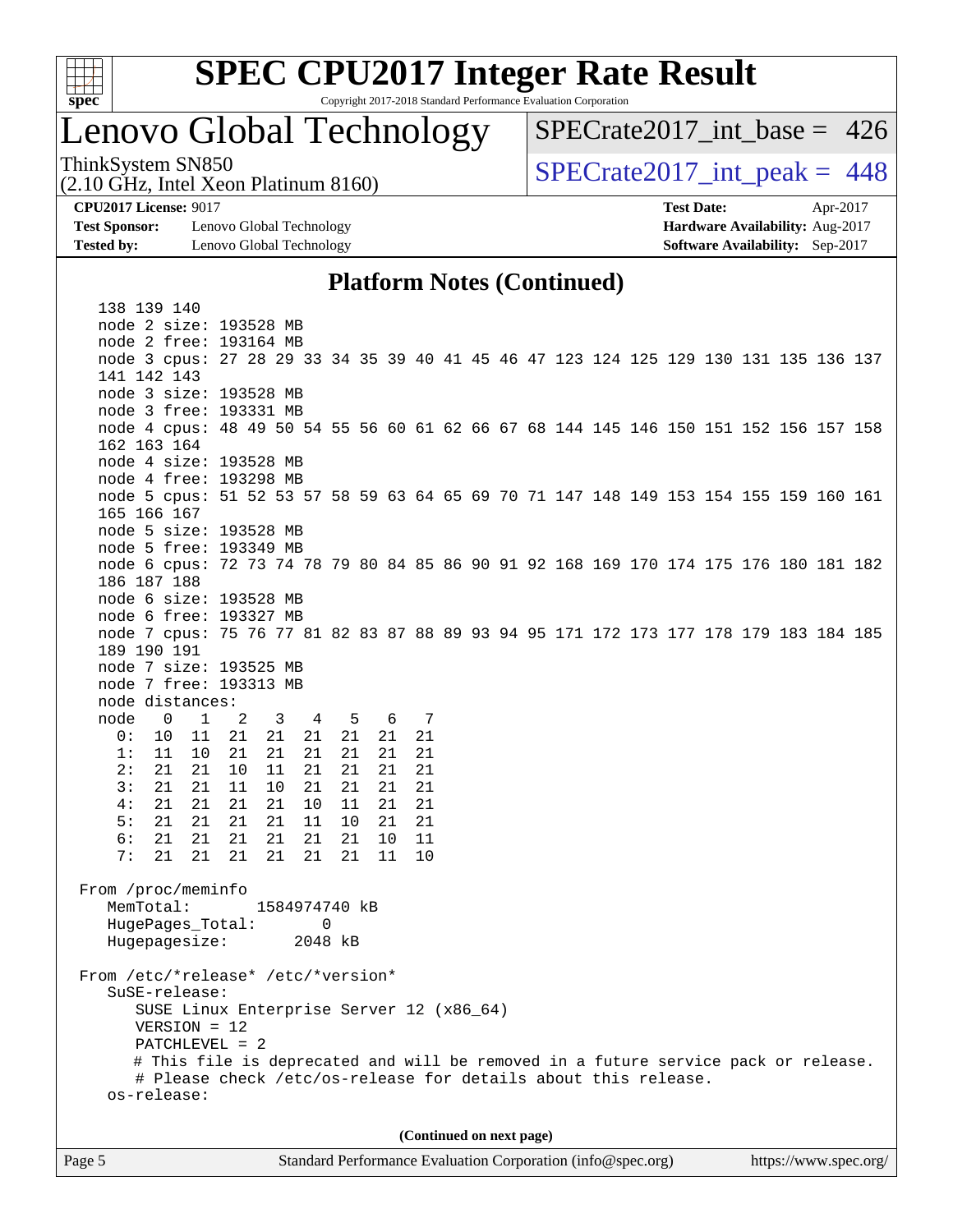

# **[SPEC CPU2017 Integer Rate Result](http://www.spec.org/auto/cpu2017/Docs/result-fields.html#SPECCPU2017IntegerRateResult)**

Copyright 2017-2018 Standard Performance Evaluation Corporation

### Lenovo Global Technology

 $SPECTate2017\_int\_base = 426$ 

(2.10 GHz, Intel Xeon Platinum 8160) ThinkSystem SN850<br>  $\frac{1}{2}$  [SPECrate2017\\_int\\_peak =](http://www.spec.org/auto/cpu2017/Docs/result-fields.html#SPECrate2017intpeak) 448

**[Test Sponsor:](http://www.spec.org/auto/cpu2017/Docs/result-fields.html#TestSponsor)** Lenovo Global Technology **[Hardware Availability:](http://www.spec.org/auto/cpu2017/Docs/result-fields.html#HardwareAvailability)** Aug-2017 **[Tested by:](http://www.spec.org/auto/cpu2017/Docs/result-fields.html#Testedby)** Lenovo Global Technology **[Software Availability:](http://www.spec.org/auto/cpu2017/Docs/result-fields.html#SoftwareAvailability)** Sep-2017

**[CPU2017 License:](http://www.spec.org/auto/cpu2017/Docs/result-fields.html#CPU2017License)** 9017 **[Test Date:](http://www.spec.org/auto/cpu2017/Docs/result-fields.html#TestDate)** Apr-2017

#### **[Platform Notes \(Continued\)](http://www.spec.org/auto/cpu2017/Docs/result-fields.html#PlatformNotes)**

 NAME="SLES" VERSION="12-SP2" VERSION\_ID="12.2" PRETTY\_NAME="SUSE Linux Enterprise Server 12 SP2" ID="sles" ANSI\_COLOR="0;32" CPE\_NAME="cpe:/o:suse:sles:12:sp2"

uname -a:

 Linux SN850-01 4.4.114-92.64-default #1 SMP Thu Feb 1 19:18:19 UTC 2018 (c6ce5db) x86\_64 x86\_64 x86\_64 GNU/Linux

run-level 3 Apr 28 16:23

 SPEC is set to: /home/cpu2017.1.0.2.ic18.0 Filesystem Type Size Used Avail Use% Mounted on /dev/sda4 xfs 836G 363G 474G 44% /home

 Additional information from dmidecode follows. WARNING: Use caution when you interpret this section. The 'dmidecode' program reads system data which is "intended to allow hardware to be accurately determined", but the intent may not be met, as there are frequent changes to hardware, firmware, and the "DMTF SMBIOS" standard. BIOS Lenovo -[IVE113W-1.12]- 02/06/2018 Memory: 48x Samsung M393A4K40BB2-CTD 32 GB 2 rank 2666

(End of data from sysinfo program)

#### **[Compiler Version Notes](http://www.spec.org/auto/cpu2017/Docs/result-fields.html#CompilerVersionNotes)**

| 500.perlbench $r(base)$ 502.qcc $r(base)$ 505.mcf $r(base, peak)$<br>CC<br>525.x264_r(base, peak) 557.xz_r(base, peak) |                             |  |  |  |
|------------------------------------------------------------------------------------------------------------------------|-----------------------------|--|--|--|
| icc (ICC) 18.0.0 20170811<br>Copyright (C) 1985-2017 Intel Corporation. All rights reserved.                           |                             |  |  |  |
| 500.perlbench_r(peak) 502.gcc_r(peak)<br>CC.                                                                           | ___________________________ |  |  |  |
| icc (ICC) 18.0.0 20170811<br>Copyright (C) 1985-2017 Intel Corporation. All rights reserved.                           |                             |  |  |  |
|                                                                                                                        |                             |  |  |  |
| (Continued on next page)                                                                                               |                             |  |  |  |
| Page 6<br>Standard Performance Evaluation Corporation (info@spec.org)                                                  | https://www.spec.org/       |  |  |  |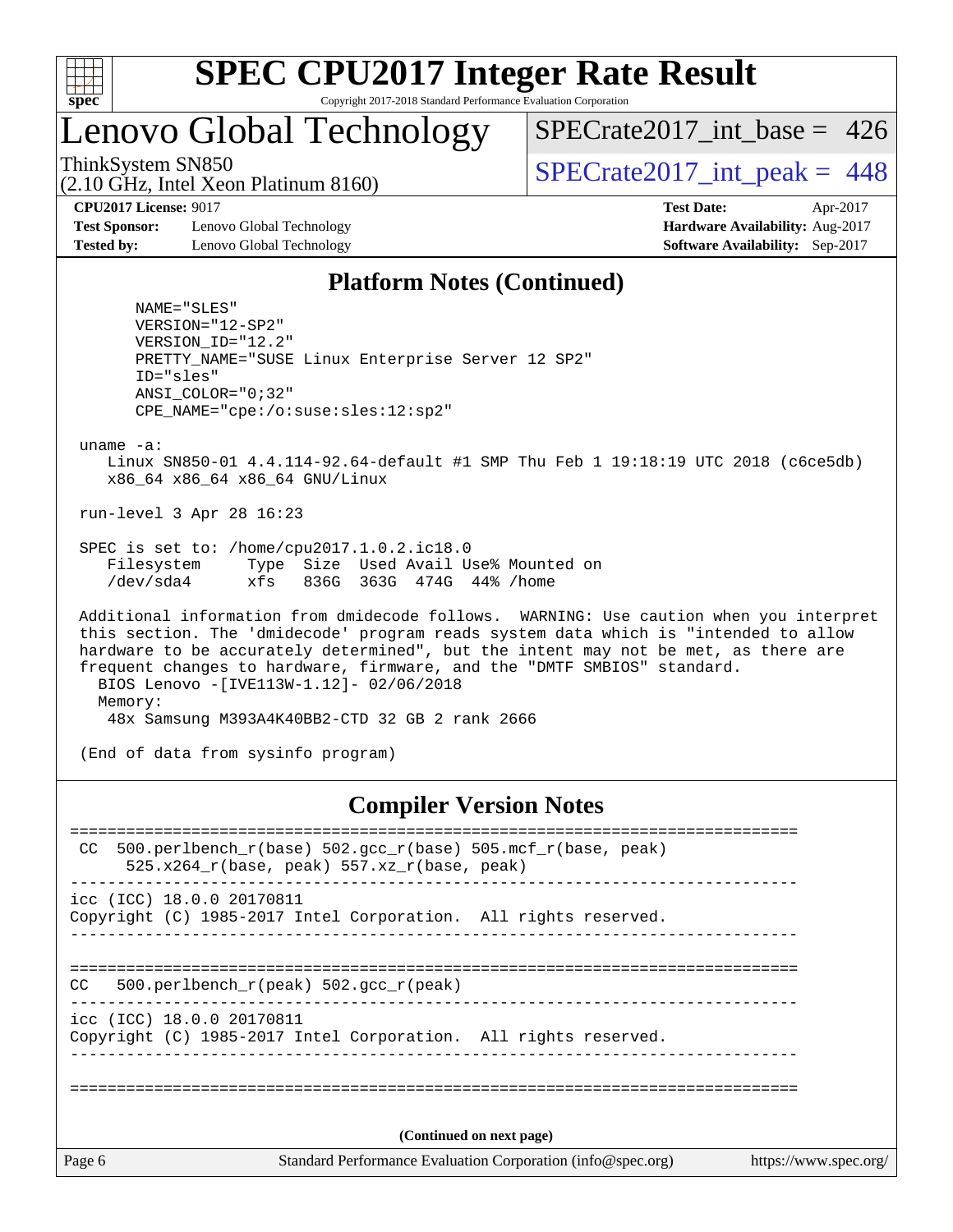

### Lenovo Global Technology

[SPECrate2017\\_int\\_base =](http://www.spec.org/auto/cpu2017/Docs/result-fields.html#SPECrate2017intbase) 426

(2.10 GHz, Intel Xeon Platinum 8160)

ThinkSystem SN850<br>(2.10 GHz, Intel Xeon Platinum 8160)  $\text{SPECrate2017\_int\_peak} = 448$ 

**[Test Sponsor:](http://www.spec.org/auto/cpu2017/Docs/result-fields.html#TestSponsor)** Lenovo Global Technology **[Hardware Availability:](http://www.spec.org/auto/cpu2017/Docs/result-fields.html#HardwareAvailability)** Aug-2017 **[Tested by:](http://www.spec.org/auto/cpu2017/Docs/result-fields.html#Testedby)** Lenovo Global Technology **[Software Availability:](http://www.spec.org/auto/cpu2017/Docs/result-fields.html#SoftwareAvailability)** Sep-2017

**[CPU2017 License:](http://www.spec.org/auto/cpu2017/Docs/result-fields.html#CPU2017License)** 9017 **[Test Date:](http://www.spec.org/auto/cpu2017/Docs/result-fields.html#TestDate)** Apr-2017

#### **[Compiler Version Notes \(Continued\)](http://www.spec.org/auto/cpu2017/Docs/result-fields.html#CompilerVersionNotes)**

| CXXC 520.omnetpp $r(base)$ 523.xalancbmk $r(base)$ 531.deepsjeng $r(base)$<br>$541.$ leela r(base)            |
|---------------------------------------------------------------------------------------------------------------|
| icpc (ICC) 18.0.0 20170811<br>Copyright (C) 1985-2017 Intel Corporation. All rights reserved.<br>------------ |
| CXXC 520.omnetpp_r(peak) 523.xalancbmk_r(peak) 531.deepsjeng_r(peak)<br>$541.$ leela_r(peak)                  |
| icpc (ICC) 18.0.0 20170811<br>Copyright (C) 1985-2017 Intel Corporation. All rights reserved.                 |
| $FC$ 548. exchange2 $r(base, peak)$                                                                           |
| ifort (IFORT) 18.0.0 20170811<br>Copyright (C) 1985-2017 Intel Corporation. All rights reserved.              |

#### **[Base Compiler Invocation](http://www.spec.org/auto/cpu2017/Docs/result-fields.html#BaseCompilerInvocation)**

[C benchmarks](http://www.spec.org/auto/cpu2017/Docs/result-fields.html#Cbenchmarks): [icc](http://www.spec.org/cpu2017/results/res2018q2/cpu2017-20180511-05418.flags.html#user_CCbase_intel_icc_18.0_66fc1ee009f7361af1fbd72ca7dcefbb700085f36577c54f309893dd4ec40d12360134090235512931783d35fd58c0460139e722d5067c5574d8eaf2b3e37e92)

[C++ benchmarks:](http://www.spec.org/auto/cpu2017/Docs/result-fields.html#CXXbenchmarks) [icpc](http://www.spec.org/cpu2017/results/res2018q2/cpu2017-20180511-05418.flags.html#user_CXXbase_intel_icpc_18.0_c510b6838c7f56d33e37e94d029a35b4a7bccf4766a728ee175e80a419847e808290a9b78be685c44ab727ea267ec2f070ec5dc83b407c0218cded6866a35d07)

[Fortran benchmarks](http://www.spec.org/auto/cpu2017/Docs/result-fields.html#Fortranbenchmarks): [ifort](http://www.spec.org/cpu2017/results/res2018q2/cpu2017-20180511-05418.flags.html#user_FCbase_intel_ifort_18.0_8111460550e3ca792625aed983ce982f94888b8b503583aa7ba2b8303487b4d8a21a13e7191a45c5fd58ff318f48f9492884d4413fa793fd88dd292cad7027ca)

### **[Base Portability Flags](http://www.spec.org/auto/cpu2017/Docs/result-fields.html#BasePortabilityFlags)**

 500.perlbench\_r: [-DSPEC\\_LP64](http://www.spec.org/cpu2017/results/res2018q2/cpu2017-20180511-05418.flags.html#b500.perlbench_r_basePORTABILITY_DSPEC_LP64) [-DSPEC\\_LINUX\\_X64](http://www.spec.org/cpu2017/results/res2018q2/cpu2017-20180511-05418.flags.html#b500.perlbench_r_baseCPORTABILITY_DSPEC_LINUX_X64) 502.gcc\_r: [-DSPEC\\_LP64](http://www.spec.org/cpu2017/results/res2018q2/cpu2017-20180511-05418.flags.html#suite_basePORTABILITY502_gcc_r_DSPEC_LP64) 505.mcf\_r: [-DSPEC\\_LP64](http://www.spec.org/cpu2017/results/res2018q2/cpu2017-20180511-05418.flags.html#suite_basePORTABILITY505_mcf_r_DSPEC_LP64) 520.omnetpp\_r: [-DSPEC\\_LP64](http://www.spec.org/cpu2017/results/res2018q2/cpu2017-20180511-05418.flags.html#suite_basePORTABILITY520_omnetpp_r_DSPEC_LP64) 523.xalancbmk\_r: [-DSPEC\\_LP64](http://www.spec.org/cpu2017/results/res2018q2/cpu2017-20180511-05418.flags.html#suite_basePORTABILITY523_xalancbmk_r_DSPEC_LP64) [-DSPEC\\_LINUX](http://www.spec.org/cpu2017/results/res2018q2/cpu2017-20180511-05418.flags.html#b523.xalancbmk_r_baseCXXPORTABILITY_DSPEC_LINUX) 525.x264\_r: [-DSPEC\\_LP64](http://www.spec.org/cpu2017/results/res2018q2/cpu2017-20180511-05418.flags.html#suite_basePORTABILITY525_x264_r_DSPEC_LP64) 531.deepsjeng\_r: [-DSPEC\\_LP64](http://www.spec.org/cpu2017/results/res2018q2/cpu2017-20180511-05418.flags.html#suite_basePORTABILITY531_deepsjeng_r_DSPEC_LP64) 541.leela\_r: [-DSPEC\\_LP64](http://www.spec.org/cpu2017/results/res2018q2/cpu2017-20180511-05418.flags.html#suite_basePORTABILITY541_leela_r_DSPEC_LP64)

**(Continued on next page)**

Page 7 Standard Performance Evaluation Corporation [\(info@spec.org\)](mailto:info@spec.org) <https://www.spec.org/>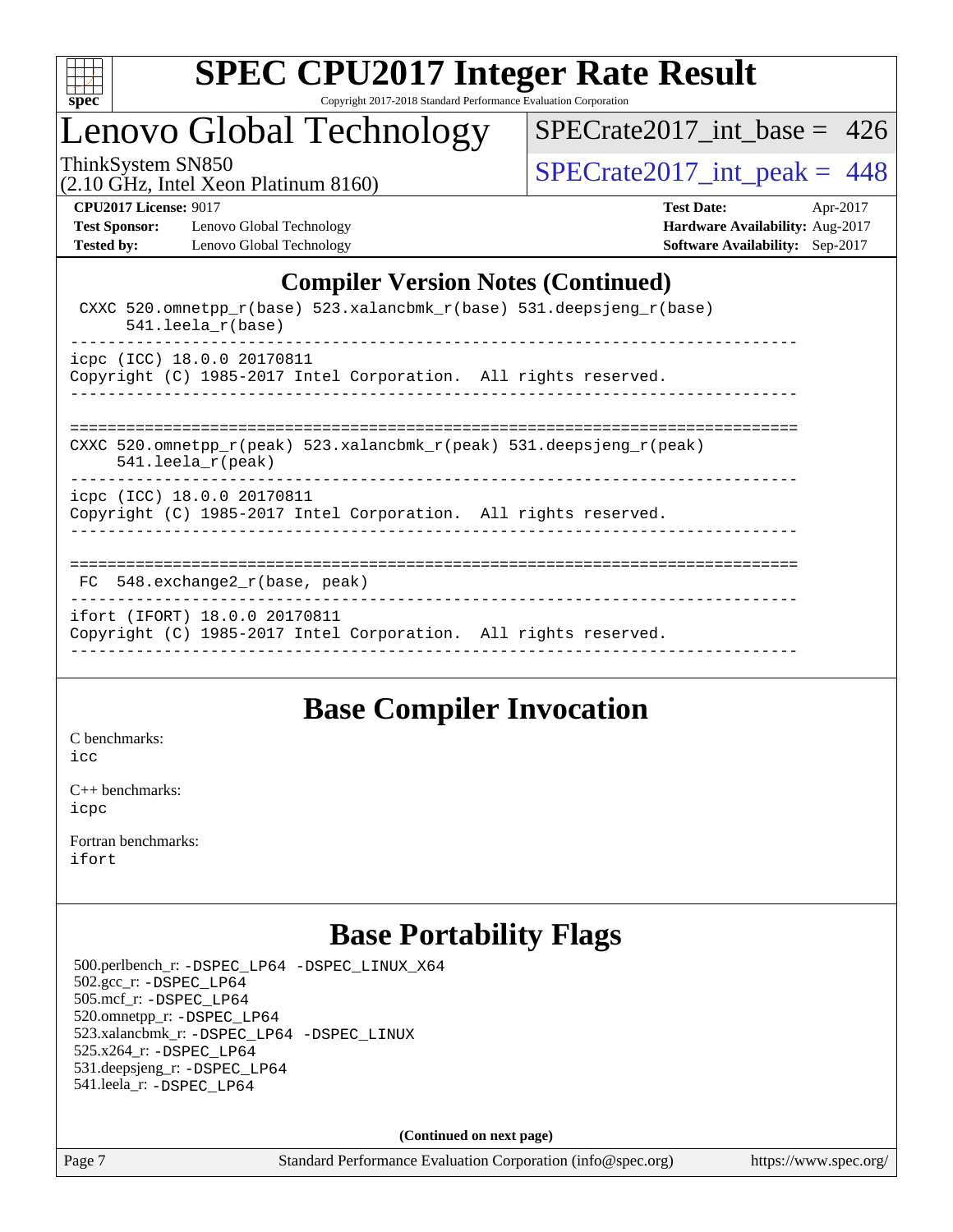

### Lenovo Global Technology

[SPECrate2017\\_int\\_base =](http://www.spec.org/auto/cpu2017/Docs/result-fields.html#SPECrate2017intbase) 426

(2.10 GHz, Intel Xeon Platinum 8160)

ThinkSystem SN850<br>(2.10 GHz, Intel Yean Platinum 8160)  $\text{SPECrate2017\_int\_peak} = 448$ 

**[Test Sponsor:](http://www.spec.org/auto/cpu2017/Docs/result-fields.html#TestSponsor)** Lenovo Global Technology **[Hardware Availability:](http://www.spec.org/auto/cpu2017/Docs/result-fields.html#HardwareAvailability)** Aug-2017 **[Tested by:](http://www.spec.org/auto/cpu2017/Docs/result-fields.html#Testedby)** Lenovo Global Technology **[Software Availability:](http://www.spec.org/auto/cpu2017/Docs/result-fields.html#SoftwareAvailability)** Sep-2017

**[CPU2017 License:](http://www.spec.org/auto/cpu2017/Docs/result-fields.html#CPU2017License)** 9017 **[Test Date:](http://www.spec.org/auto/cpu2017/Docs/result-fields.html#TestDate)** Apr-2017

### **[Base Portability Flags \(Continued\)](http://www.spec.org/auto/cpu2017/Docs/result-fields.html#BasePortabilityFlags)**

 548.exchange2\_r: [-DSPEC\\_LP64](http://www.spec.org/cpu2017/results/res2018q2/cpu2017-20180511-05418.flags.html#suite_basePORTABILITY548_exchange2_r_DSPEC_LP64) 557.xz\_r: [-DSPEC\\_LP64](http://www.spec.org/cpu2017/results/res2018q2/cpu2017-20180511-05418.flags.html#suite_basePORTABILITY557_xz_r_DSPEC_LP64)

#### **[Base Optimization Flags](http://www.spec.org/auto/cpu2017/Docs/result-fields.html#BaseOptimizationFlags)**

[C benchmarks](http://www.spec.org/auto/cpu2017/Docs/result-fields.html#Cbenchmarks):

[-Wl,-z,muldefs](http://www.spec.org/cpu2017/results/res2018q2/cpu2017-20180511-05418.flags.html#user_CCbase_link_force_multiple1_b4cbdb97b34bdee9ceefcfe54f4c8ea74255f0b02a4b23e853cdb0e18eb4525ac79b5a88067c842dd0ee6996c24547a27a4b99331201badda8798ef8a743f577) [-xCORE-AVX512](http://www.spec.org/cpu2017/results/res2018q2/cpu2017-20180511-05418.flags.html#user_CCbase_f-xCORE-AVX512) [-ipo](http://www.spec.org/cpu2017/results/res2018q2/cpu2017-20180511-05418.flags.html#user_CCbase_f-ipo) [-O3](http://www.spec.org/cpu2017/results/res2018q2/cpu2017-20180511-05418.flags.html#user_CCbase_f-O3) [-no-prec-div](http://www.spec.org/cpu2017/results/res2018q2/cpu2017-20180511-05418.flags.html#user_CCbase_f-no-prec-div) [-qopt-mem-layout-trans=3](http://www.spec.org/cpu2017/results/res2018q2/cpu2017-20180511-05418.flags.html#user_CCbase_f-qopt-mem-layout-trans_de80db37974c74b1f0e20d883f0b675c88c3b01e9d123adea9b28688d64333345fb62bc4a798493513fdb68f60282f9a726aa07f478b2f7113531aecce732043) [-L/usr/local/je5.0.1-64/lib](http://www.spec.org/cpu2017/results/res2018q2/cpu2017-20180511-05418.flags.html#user_CCbase_jemalloc_link_path64_4b10a636b7bce113509b17f3bd0d6226c5fb2346b9178c2d0232c14f04ab830f976640479e5c33dc2bcbbdad86ecfb6634cbbd4418746f06f368b512fced5394) [-ljemalloc](http://www.spec.org/cpu2017/results/res2018q2/cpu2017-20180511-05418.flags.html#user_CCbase_jemalloc_link_lib_d1249b907c500fa1c0672f44f562e3d0f79738ae9e3c4a9c376d49f265a04b9c99b167ecedbf6711b3085be911c67ff61f150a17b3472be731631ba4d0471706)

[C++ benchmarks:](http://www.spec.org/auto/cpu2017/Docs/result-fields.html#CXXbenchmarks)

[-Wl,-z,muldefs](http://www.spec.org/cpu2017/results/res2018q2/cpu2017-20180511-05418.flags.html#user_CXXbase_link_force_multiple1_b4cbdb97b34bdee9ceefcfe54f4c8ea74255f0b02a4b23e853cdb0e18eb4525ac79b5a88067c842dd0ee6996c24547a27a4b99331201badda8798ef8a743f577) [-xCORE-AVX512](http://www.spec.org/cpu2017/results/res2018q2/cpu2017-20180511-05418.flags.html#user_CXXbase_f-xCORE-AVX512) [-ipo](http://www.spec.org/cpu2017/results/res2018q2/cpu2017-20180511-05418.flags.html#user_CXXbase_f-ipo) [-O3](http://www.spec.org/cpu2017/results/res2018q2/cpu2017-20180511-05418.flags.html#user_CXXbase_f-O3) [-no-prec-div](http://www.spec.org/cpu2017/results/res2018q2/cpu2017-20180511-05418.flags.html#user_CXXbase_f-no-prec-div) [-qopt-mem-layout-trans=3](http://www.spec.org/cpu2017/results/res2018q2/cpu2017-20180511-05418.flags.html#user_CXXbase_f-qopt-mem-layout-trans_de80db37974c74b1f0e20d883f0b675c88c3b01e9d123adea9b28688d64333345fb62bc4a798493513fdb68f60282f9a726aa07f478b2f7113531aecce732043) [-L/usr/local/je5.0.1-64/lib](http://www.spec.org/cpu2017/results/res2018q2/cpu2017-20180511-05418.flags.html#user_CXXbase_jemalloc_link_path64_4b10a636b7bce113509b17f3bd0d6226c5fb2346b9178c2d0232c14f04ab830f976640479e5c33dc2bcbbdad86ecfb6634cbbd4418746f06f368b512fced5394) [-ljemalloc](http://www.spec.org/cpu2017/results/res2018q2/cpu2017-20180511-05418.flags.html#user_CXXbase_jemalloc_link_lib_d1249b907c500fa1c0672f44f562e3d0f79738ae9e3c4a9c376d49f265a04b9c99b167ecedbf6711b3085be911c67ff61f150a17b3472be731631ba4d0471706)

[Fortran benchmarks](http://www.spec.org/auto/cpu2017/Docs/result-fields.html#Fortranbenchmarks):

[-Wl,-z,muldefs](http://www.spec.org/cpu2017/results/res2018q2/cpu2017-20180511-05418.flags.html#user_FCbase_link_force_multiple1_b4cbdb97b34bdee9ceefcfe54f4c8ea74255f0b02a4b23e853cdb0e18eb4525ac79b5a88067c842dd0ee6996c24547a27a4b99331201badda8798ef8a743f577) [-xCORE-AVX512](http://www.spec.org/cpu2017/results/res2018q2/cpu2017-20180511-05418.flags.html#user_FCbase_f-xCORE-AVX512) [-ipo](http://www.spec.org/cpu2017/results/res2018q2/cpu2017-20180511-05418.flags.html#user_FCbase_f-ipo) [-O3](http://www.spec.org/cpu2017/results/res2018q2/cpu2017-20180511-05418.flags.html#user_FCbase_f-O3) [-no-prec-div](http://www.spec.org/cpu2017/results/res2018q2/cpu2017-20180511-05418.flags.html#user_FCbase_f-no-prec-div) [-qopt-mem-layout-trans=3](http://www.spec.org/cpu2017/results/res2018q2/cpu2017-20180511-05418.flags.html#user_FCbase_f-qopt-mem-layout-trans_de80db37974c74b1f0e20d883f0b675c88c3b01e9d123adea9b28688d64333345fb62bc4a798493513fdb68f60282f9a726aa07f478b2f7113531aecce732043) [-nostandard-realloc-lhs](http://www.spec.org/cpu2017/results/res2018q2/cpu2017-20180511-05418.flags.html#user_FCbase_f_2003_std_realloc_82b4557e90729c0f113870c07e44d33d6f5a304b4f63d4c15d2d0f1fab99f5daaed73bdb9275d9ae411527f28b936061aa8b9c8f2d63842963b95c9dd6426b8a) [-align array32byte](http://www.spec.org/cpu2017/results/res2018q2/cpu2017-20180511-05418.flags.html#user_FCbase_align_array32byte_b982fe038af199962ba9a80c053b8342c548c85b40b8e86eb3cc33dee0d7986a4af373ac2d51c3f7cf710a18d62fdce2948f201cd044323541f22fc0fffc51b6) [-L/usr/local/je5.0.1-64/lib](http://www.spec.org/cpu2017/results/res2018q2/cpu2017-20180511-05418.flags.html#user_FCbase_jemalloc_link_path64_4b10a636b7bce113509b17f3bd0d6226c5fb2346b9178c2d0232c14f04ab830f976640479e5c33dc2bcbbdad86ecfb6634cbbd4418746f06f368b512fced5394) [-ljemalloc](http://www.spec.org/cpu2017/results/res2018q2/cpu2017-20180511-05418.flags.html#user_FCbase_jemalloc_link_lib_d1249b907c500fa1c0672f44f562e3d0f79738ae9e3c4a9c376d49f265a04b9c99b167ecedbf6711b3085be911c67ff61f150a17b3472be731631ba4d0471706)

### **[Base Other Flags](http://www.spec.org/auto/cpu2017/Docs/result-fields.html#BaseOtherFlags)**

[C benchmarks](http://www.spec.org/auto/cpu2017/Docs/result-fields.html#Cbenchmarks):  $-m64 - std= c11$  $-m64 - std= c11$ 

[C++ benchmarks:](http://www.spec.org/auto/cpu2017/Docs/result-fields.html#CXXbenchmarks) [-m64](http://www.spec.org/cpu2017/results/res2018q2/cpu2017-20180511-05418.flags.html#user_CXXbase_intel_intel64_18.0_af43caccfc8ded86e7699f2159af6efc7655f51387b94da716254467f3c01020a5059329e2569e4053f409e7c9202a7efc638f7a6d1ffb3f52dea4a3e31d82ab)

[Fortran benchmarks](http://www.spec.org/auto/cpu2017/Docs/result-fields.html#Fortranbenchmarks): [-m64](http://www.spec.org/cpu2017/results/res2018q2/cpu2017-20180511-05418.flags.html#user_FCbase_intel_intel64_18.0_af43caccfc8ded86e7699f2159af6efc7655f51387b94da716254467f3c01020a5059329e2569e4053f409e7c9202a7efc638f7a6d1ffb3f52dea4a3e31d82ab)

### **[Peak Compiler Invocation](http://www.spec.org/auto/cpu2017/Docs/result-fields.html#PeakCompilerInvocation)**

| C benchmarks: |  |
|---------------|--|
| icc           |  |

[C++ benchmarks:](http://www.spec.org/auto/cpu2017/Docs/result-fields.html#CXXbenchmarks) [icpc](http://www.spec.org/cpu2017/results/res2018q2/cpu2017-20180511-05418.flags.html#user_CXXpeak_intel_icpc_18.0_c510b6838c7f56d33e37e94d029a35b4a7bccf4766a728ee175e80a419847e808290a9b78be685c44ab727ea267ec2f070ec5dc83b407c0218cded6866a35d07)

[Fortran benchmarks](http://www.spec.org/auto/cpu2017/Docs/result-fields.html#Fortranbenchmarks): [ifort](http://www.spec.org/cpu2017/results/res2018q2/cpu2017-20180511-05418.flags.html#user_FCpeak_intel_ifort_18.0_8111460550e3ca792625aed983ce982f94888b8b503583aa7ba2b8303487b4d8a21a13e7191a45c5fd58ff318f48f9492884d4413fa793fd88dd292cad7027ca)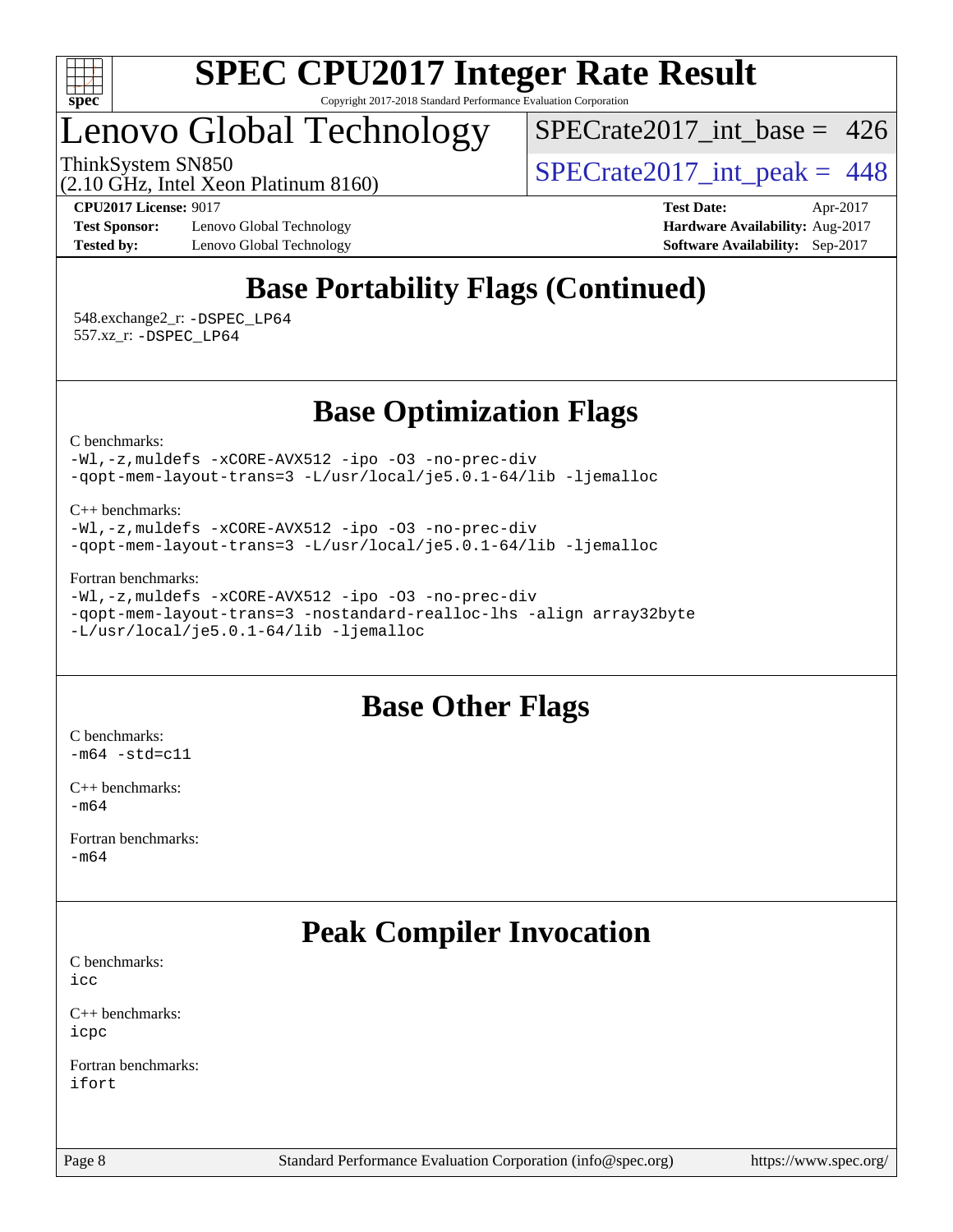

### Lenovo Global Technology

 $SPECrate2017\_int\_base = 426$ 

(2.10 GHz, Intel Xeon Platinum 8160) ThinkSystem SN850<br>  $\angle (2.10 \text{ GHz. Intel Yoon Plotinum } 8160)$   $\angle$  [SPECrate2017\\_int\\_peak =](http://www.spec.org/auto/cpu2017/Docs/result-fields.html#SPECrate2017intpeak) 448

**[Test Sponsor:](http://www.spec.org/auto/cpu2017/Docs/result-fields.html#TestSponsor)** Lenovo Global Technology **[Hardware Availability:](http://www.spec.org/auto/cpu2017/Docs/result-fields.html#HardwareAvailability)** Aug-2017 **[Tested by:](http://www.spec.org/auto/cpu2017/Docs/result-fields.html#Testedby)** Lenovo Global Technology **[Software Availability:](http://www.spec.org/auto/cpu2017/Docs/result-fields.html#SoftwareAvailability)** Sep-2017

**[CPU2017 License:](http://www.spec.org/auto/cpu2017/Docs/result-fields.html#CPU2017License)** 9017 **[Test Date:](http://www.spec.org/auto/cpu2017/Docs/result-fields.html#TestDate)** Apr-2017

### **[Peak Portability Flags](http://www.spec.org/auto/cpu2017/Docs/result-fields.html#PeakPortabilityFlags)**

 500.perlbench\_r: [-DSPEC\\_LP64](http://www.spec.org/cpu2017/results/res2018q2/cpu2017-20180511-05418.flags.html#b500.perlbench_r_peakPORTABILITY_DSPEC_LP64) [-DSPEC\\_LINUX\\_X64](http://www.spec.org/cpu2017/results/res2018q2/cpu2017-20180511-05418.flags.html#b500.perlbench_r_peakCPORTABILITY_DSPEC_LINUX_X64) 502.gcc\_r: [-D\\_FILE\\_OFFSET\\_BITS=64](http://www.spec.org/cpu2017/results/res2018q2/cpu2017-20180511-05418.flags.html#user_peakPORTABILITY502_gcc_r_file_offset_bits_64_5ae949a99b284ddf4e95728d47cb0843d81b2eb0e18bdfe74bbf0f61d0b064f4bda2f10ea5eb90e1dcab0e84dbc592acfc5018bc955c18609f94ddb8d550002c) 505.mcf\_r: [-DSPEC\\_LP64](http://www.spec.org/cpu2017/results/res2018q2/cpu2017-20180511-05418.flags.html#suite_peakPORTABILITY505_mcf_r_DSPEC_LP64) 520.omnetpp\_r: [-DSPEC\\_LP64](http://www.spec.org/cpu2017/results/res2018q2/cpu2017-20180511-05418.flags.html#suite_peakPORTABILITY520_omnetpp_r_DSPEC_LP64) 523.xalancbmk\_r: [-D\\_FILE\\_OFFSET\\_BITS=64](http://www.spec.org/cpu2017/results/res2018q2/cpu2017-20180511-05418.flags.html#user_peakPORTABILITY523_xalancbmk_r_file_offset_bits_64_5ae949a99b284ddf4e95728d47cb0843d81b2eb0e18bdfe74bbf0f61d0b064f4bda2f10ea5eb90e1dcab0e84dbc592acfc5018bc955c18609f94ddb8d550002c) [-DSPEC\\_LINUX](http://www.spec.org/cpu2017/results/res2018q2/cpu2017-20180511-05418.flags.html#b523.xalancbmk_r_peakCXXPORTABILITY_DSPEC_LINUX) 525.x264\_r: [-DSPEC\\_LP64](http://www.spec.org/cpu2017/results/res2018q2/cpu2017-20180511-05418.flags.html#suite_peakPORTABILITY525_x264_r_DSPEC_LP64) 531.deepsjeng\_r: [-DSPEC\\_LP64](http://www.spec.org/cpu2017/results/res2018q2/cpu2017-20180511-05418.flags.html#suite_peakPORTABILITY531_deepsjeng_r_DSPEC_LP64) 541.leela\_r: [-DSPEC\\_LP64](http://www.spec.org/cpu2017/results/res2018q2/cpu2017-20180511-05418.flags.html#suite_peakPORTABILITY541_leela_r_DSPEC_LP64) 548.exchange2\_r: [-DSPEC\\_LP64](http://www.spec.org/cpu2017/results/res2018q2/cpu2017-20180511-05418.flags.html#suite_peakPORTABILITY548_exchange2_r_DSPEC_LP64) 557.xz\_r: [-DSPEC\\_LP64](http://www.spec.org/cpu2017/results/res2018q2/cpu2017-20180511-05418.flags.html#suite_peakPORTABILITY557_xz_r_DSPEC_LP64)

### **[Peak Optimization Flags](http://www.spec.org/auto/cpu2017/Docs/result-fields.html#PeakOptimizationFlags)**

[C benchmarks](http://www.spec.org/auto/cpu2017/Docs/result-fields.html#Cbenchmarks):

```
 500.perlbench_r: -Wl,-z,muldefs -prof-gen(pass 1) -prof-use(pass 2) -ipo
-xCORE-AVX512 -O3 -no-prec-div -qopt-mem-layout-trans=3
-fno-strict-overflow -L/usr/local/je5.0.1-64/lib
-ljemalloc
 502.gcc_r: -L/opt/intel/compilers_and_libraries_2018/linux/lib/ia32
-Wl,-z,muldefs -prof-gen(pass 1) -prof-use(pass 2) -ipo
-xCORE-AVX512 -O3 -no-prec-div -qopt-mem-layout-trans=3
-L/usr/local/je5.0.1-32/lib -ljemalloc
 505.mcf_r: -Wl,-z,muldefs -xCORE-AVX512 -ipo -O3 -no-prec-div
-qopt-mem-layout-trans=3 -L/usr/local/je5.0.1-64/lib
-ljemalloc
 525.x264_r: -Wl,-z,muldefs -xCORE-AVX512 -ipo -O3 -no-prec-div
-qopt-mem-layout-trans=3 -fno-alias
-L/usr/local/je5.0.1-64/lib -ljemalloc
 557.xz_r: Same as 505.mcf_r
C++ benchmarks: 
 520.omnetpp_r: -Wl,-z,muldefs -prof-gen(pass 1) -prof-use(pass 2) -ipo
-xCORE-AVX512 -O3 -no-prec-div -qopt-mem-layout-trans=3
-L/usr/local/je5.0.1-64/lib -ljemalloc
 523.xalancbmk_r: -L/opt/intel/compilers_and_libraries_2018/linux/lib/ia32
-Wl,-z,muldefs -prof-gen(pass 1) -prof-use(pass 2) -ipo
-xCORE-AVX512 -O3 -no-prec-div -qopt-mem-layout-trans=3
                                      (Continued on next page)
```
Page 9 Standard Performance Evaluation Corporation [\(info@spec.org\)](mailto:info@spec.org) <https://www.spec.org/>